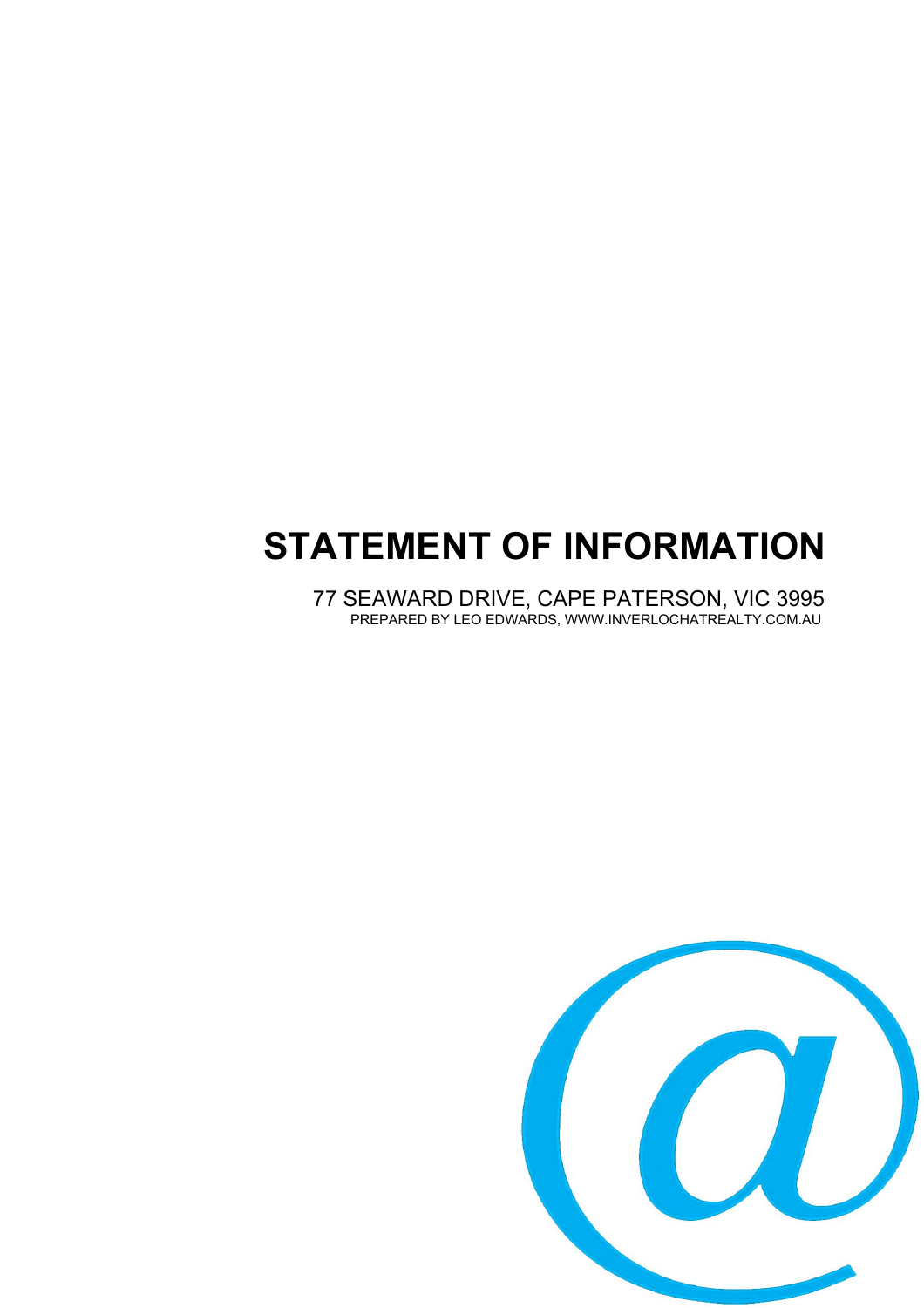

### **STATEMENT OF INFORMATION**

**Section 47AF of the Estate Agents Act 1980**



# **77 SEAWARD DRIVE, CAPE PATERSON, And 5**  $\overset{m}{\leftrightarrow}$  2  $\overset{m}{\leftrightarrow}$  2

**Indicative Selling Price** For the meaning of this price see consumer.vic.au/underquoting

**\$1,021,000 to \$1,123,000 Price Range:**

# **MEDIAN SALE PRICE**



# **CAPE PATERSON, VIC, 3995**

**Suburb Median Sale Price (House)**

**\$765,000**

01 January 2021 to 31 December 2021

Provided by: pricefinder

## **COMPARABLE PROPERTIES**

These are the three properties sold within five kilometres of the property for sale in the last 18 months that the estate agent or agent's representative considers to be most comparable to the property for sale.



#### **This report has been compiled on 18/02/2022 by Leo Edwards. Property Data Solutions Pty Ltd 2022 - www.pricefinder.com.au**

© The State of Victoria. The State of Victoria owns the copyright in the Property Sales Data and reproduction of the data in any way without the consent of the State of Victoria will constitute a breach of<br>the Copyright Ac so on the basis that the State of Victoria accepts no responsibility or liability whatsoever for any errors, faults, defects or omissions in the information supplied.